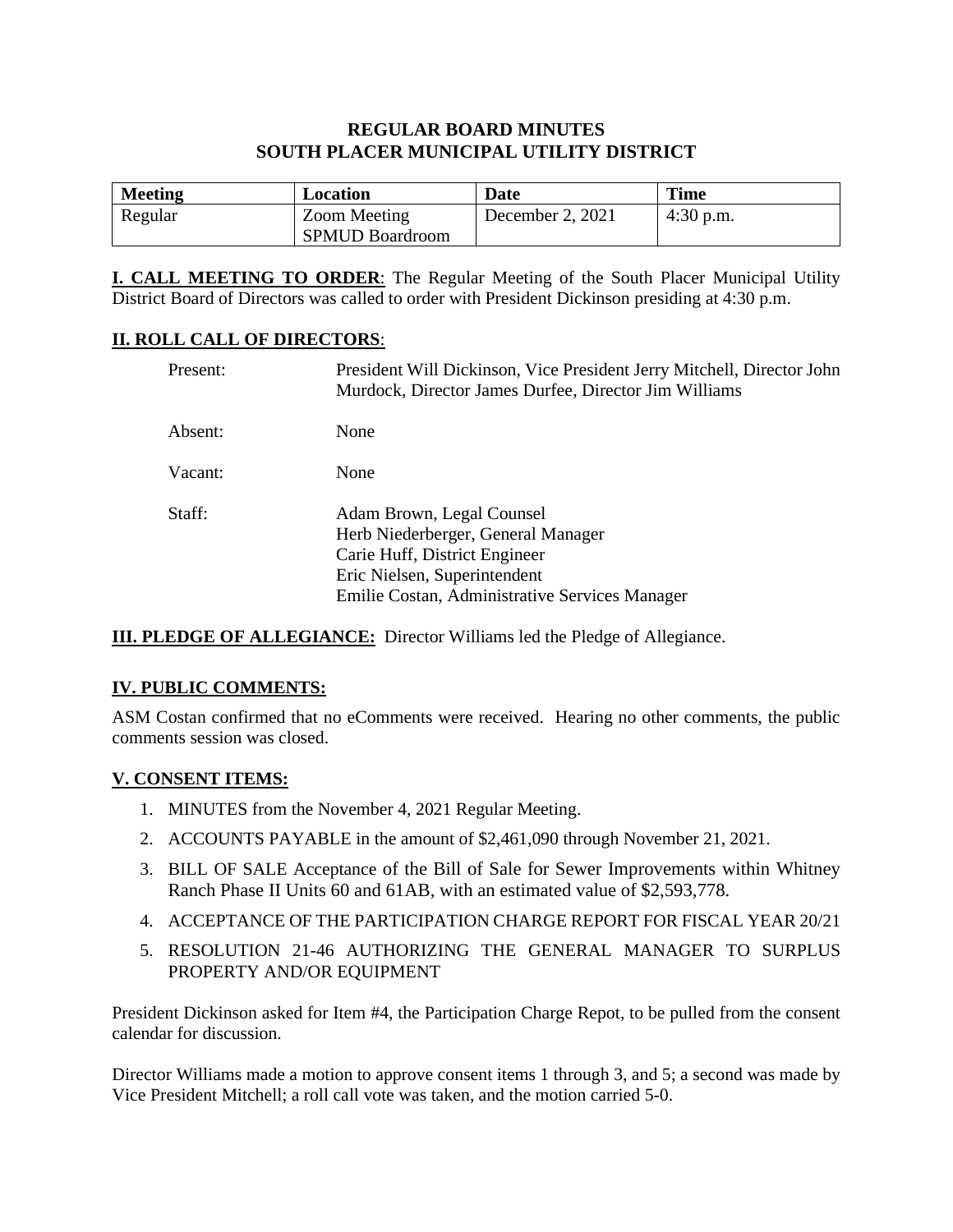Regular Board Meeting December 2, 2021 Page | 2

President Dickinson asked staff to explain what the line item in the Fund 300 Activity Table called Changes in Advances from other Funds shown in the Participation Charge Report is representing. ASM Costan shared that this is the annual cash true-up of the difference between the revenues and expenses that gets posted in the following fiscal year.

Director Williams made a motion to approve consent item 4; a second was made by Director Durfee; a roll call vote was taken, and the motion carried 5-0.

## **VI. BOARD BUSINESS**

# **1. RESOLUTION 21-47 COMMENDING MELVIN HETRICK, MAINTENANCE WORKER II, FOR HIS YEARS OF SERVICE WITH THE DISTRICT**

The SPMUD Board thanked Melvin Hetrick for his service to the District.

Vice President Mitchell made a motion to adopt Resolution 21-47 commending Maintenance Worker II, Melvin Hetrick for his years of service with the District; a second was made by Director Murdock; a roll call vote was taken, and the motion carried 5-0.

## **2. PUBLIC WORKSHOP: TRANSITIONING FROM AT-LARGE/FROM-DISTRICT ELECTIONS TO BY-DISTRICT/FROM-DISTRICT ELECTIONS AND MAPPING OF NEW ELECTORAL DIVISIONS**

The consultant, Redistricting Insights, presented on the redistricting process and the two draft map options recommended by the Redistricting Committee. GM Niederberger shared that there will be another public workshop at 6 p.m. at the January  $6<sup>th</sup>$  Board Meeting. The District has also created a redistricting webpage with additional information and resources.

Warren Jorgenson provided public comment, commenting that the term Ward may be confusing to citizens and that he hoped that members of the public would participate in the next workshop.

## **3. RESOLUTION 21-48 AUTHORIZING THE GENERAL MANAGER TO EXECUTE A MINOR BOUNDARY LINE ADJUSTMENT AT THE IRISH LANE LIFT STATION**

GM Niederberger presented on the minor boundary lot line adjustment required to surplus a portion of the property on Irish Lane. The District currently owns two twenty-five-acre parcels. The adjustment would modify the boundary to create an eight-acre parcel that would be retained by the District and a 42-acre parcel that would be declared surplus.

The Board discussed future access to the site and the repeater station. They also discussed the process to surplus the 42-acre parcel.

Vice President Mitchell made a motion to adopt Resolution 21-48 Authorizing the General Manager to Execute a Minor Boundary Line Adjustment at the Irish Lane Lift Station; a second was made by Director Durfee; a roll call vote was taken, and the motion carried 5-0.

## **4. AWARDING THE GENERAL MANAGER A FIVE PERCENT (5%) PERFORMANCE AWARD**

The Board thanked the General Manager for his hard work and dedication to the District, commenting on the great work that he has done with his staffing program and modernization of the District.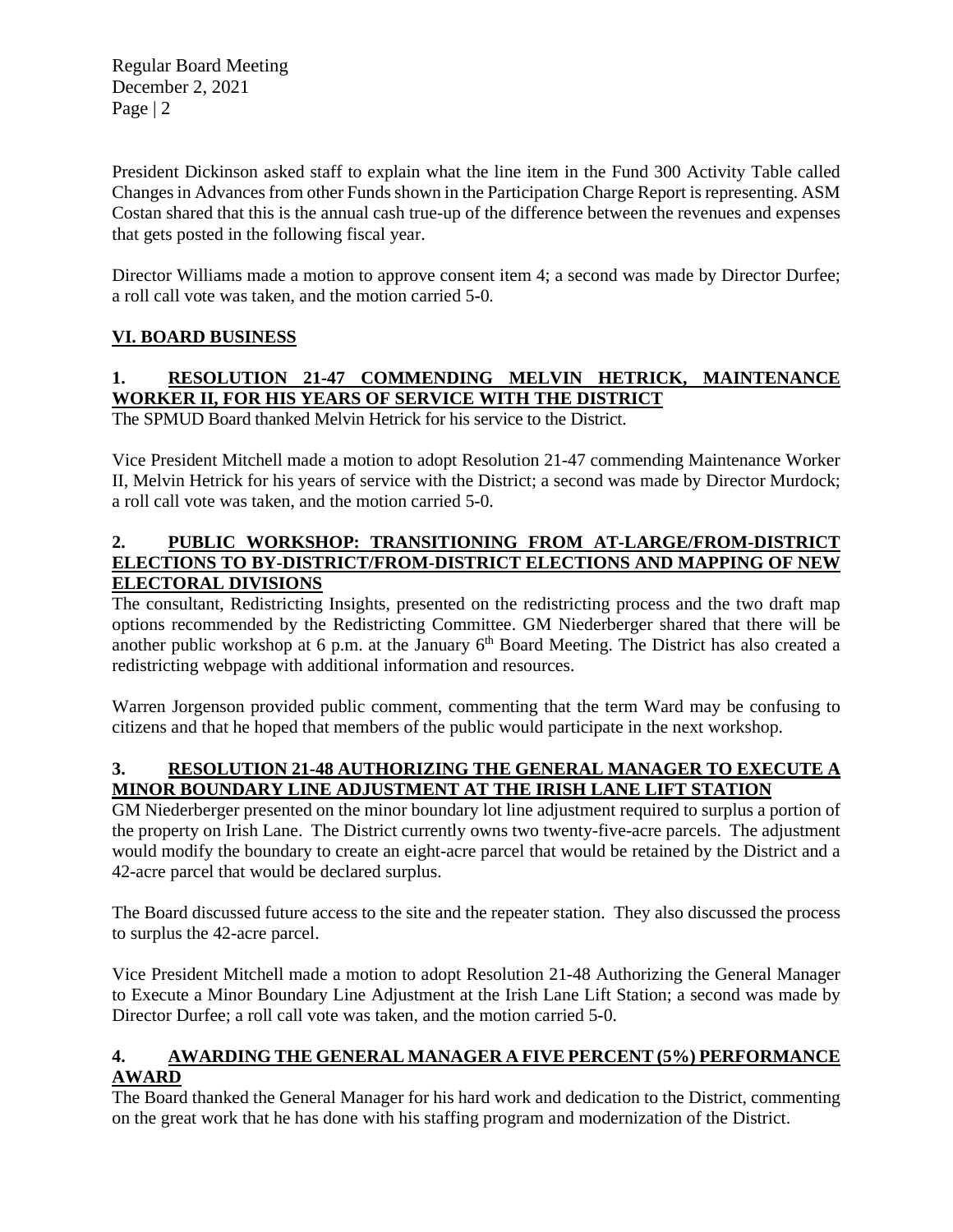Regular Board Meeting December 2, 2021 Page | 3

Director Durfee made a motion to approve a performance award of five percent (5%) to the General Manager; a second was made by Director Williams; a roll call vote was taken, and the motion carried 5-0.

## **VII. REPORTS**

## 1. **District General Counsel (A. Brown):**

General Counsel Brown had no report for this meeting.

## **2. General Manager (H. Niederberger):**

## **A. ASD, FSD & TSD Reports**:

Vice President Mitchell asked about the Fee & Finance Committee meeting held on November  $10<sup>th</sup>$ . GM Niederberger shared that the Committee reviewed the financial audit which will come to the Board at the January meeting. They also discussed the balances in the CERBT and CEPPT accounts and the potential of withdrawing funds from the CEPPT account and contributing them directly into the CalPERS pension fund. Any proposed additional contributions to CalPERS would be included in next year's budget. The Committee reviewed the financial model and discussed budgeting for a financial consultant to review the Nexus Study and complete a Cost of Service and Rate Analysis. Finally, GM Niederberger shared that the Committee discussed Senate Bill 602 regarding assessing parcels based on square footage and how these provisions may impact the District.

President Dickinson asked how the District is responding to what appears to be an uptick in COVID-19 cases in the region. GM Niederberger shared that the District is complying with the currently adopted COVID-19 Prevention Plan (CPP) and hasn't made any additional changes to the CPP or operations due to recent cases. Director Williams shared that he attended a presentation given by the Placer County Director of Health and Human Services and the information shared was that while the County is expecting an increase in cases, they were also expecting a smaller impact from those cases due to high vaccination rates in the senior community.

Director Murdock asked for highlights on the El Don Sewer Replacement Project. DE Huff shared that the emergency project required bypass pumping 24 hours a day which required the contractor to work long days including weekends and holidays. Lead Inspector Aaron Moore worked diligently onsite with the contractor to ensure the success of the project. The project had no change orders. Director Murdock thanked Aaron Moore for his work on the project.

Vice President Mitchell congratulated staff for 1888 days without a loss time accident or injury. Vice President Mitchell inquired further about the changes in the law regarding charging connection fees based on square footage instead of EDUs and the discussion that occurred with the City of Rocklin. GM Niederberger shared that the District has the option to make findings that exempt the District from a square footage-based connection fee and that the meeting with the Fee and Finance Committee and the City of Rocklin focused on connection fees for low-income housing. Vice President Mitchell commented that the District has a SECAP that defines the connection fee charge. He shared that the District has 3.97 billion gallons of wastewater that flow through the system annually and in order to properly operate the system, connection fees are required. Waiving the fee for certain individuals would require raising the fee for others. Any agreement with the City of Rocklin to waive fees would impact other areas of the District and the South Placer Wastewater Authority. President Dickinson and